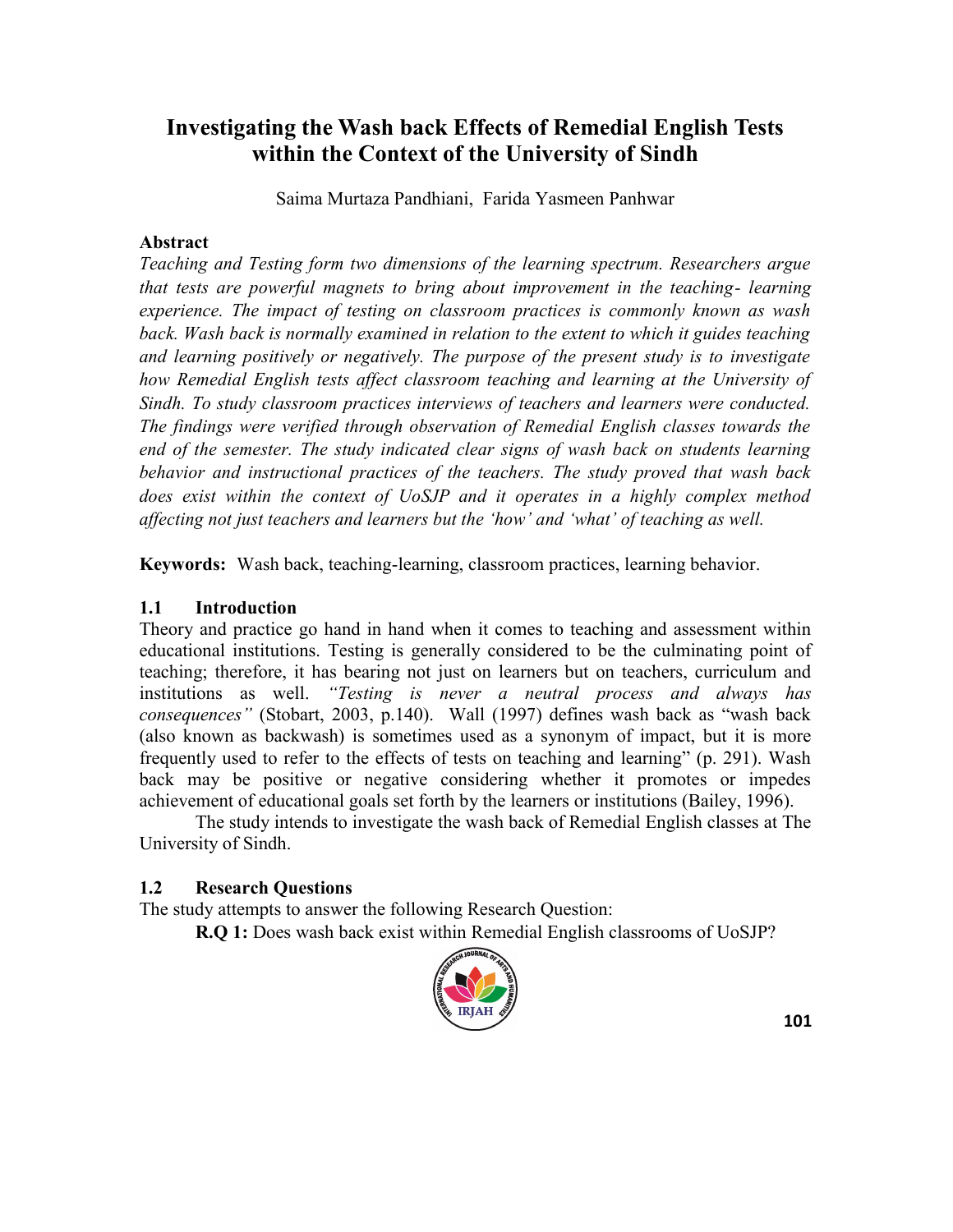## **1.3 Context of the Study**

The study tries to examine some of the claims we come across as language teachers about communicative language teaching and testing. R. E course was introduced back in 2001 in UoSJP, with a view to improving the language skills of the students across all the 6 faculties of the university. While the course has undergone various changes over the years, the testing of R.E still remains problematic and largely ignored. R. E is tested mainly through theoretical tests that concentrate on the theoretical component of the course rather than on its communicative content. My study aims to pin point the impacts of these tests on class room activities. The study will see whether wash back exists within the English class rooms or not. And if wash back exists its influence is negative or positive.

## **1.4 Significance**

Wash back has been examined in various contexts (Romberg, Zarinnia and Williams, 1989; Wilson and Corbett, 1989; Smith, 1991a; 1991b; McLaurin, 1992; Herman and Golan, 1993). Wash back studies within ESL/EFL are even fewer. My study aims to fill in this gap. To the best of my knowledge, my study is the very first one of its nature within the context of Sindh. The aim of this small research is neither to support not falsify any of the wash back hypothesis. It, rather aims to look at what happens in the R.E class rooms as a result of its tests.

## **2.1 Wash back Studies**

In literature regarding testing in education, there is an underlying assumption that test impact does exist (Baker, 1991). Messick (1989) calls it *consequential validity* and Fredericksen and Collins (1989) call it *systemic validity*. A review of relevant literature on test impact reveals four emerging themes:

- 1) Contraction of the syllabus (Madaus, 1988; Cooley, 1991).
- 2) Misplaced time of teaching (Smith et al., 1989).
- 3) Condensed stress on skills that entail intricate thinking or problem-solving (Fredericksen, 1984; Darling-Hammond and Wise, 1985).
- 4) *Test score pollution*, or amplification of marks in tests without a supplementary increase in skills which are being tested (Haladyna, Nolan and Haas, 1991).

Since no such study has been conducted within the context of Sindh University, the presence or absence of the above stated concerns cannot be confirmed.

## **3.1 Wash back Hypothesis**

Alderson and Wall (1993) studied wash back with the simplest assumption that tests affect teaching. Thus, the following fifteen hypotheses were proposed:

- 1) Tests affect teaching.
- 2) Tests affect learning.
- 3) Tests affect what is being taught by teachers.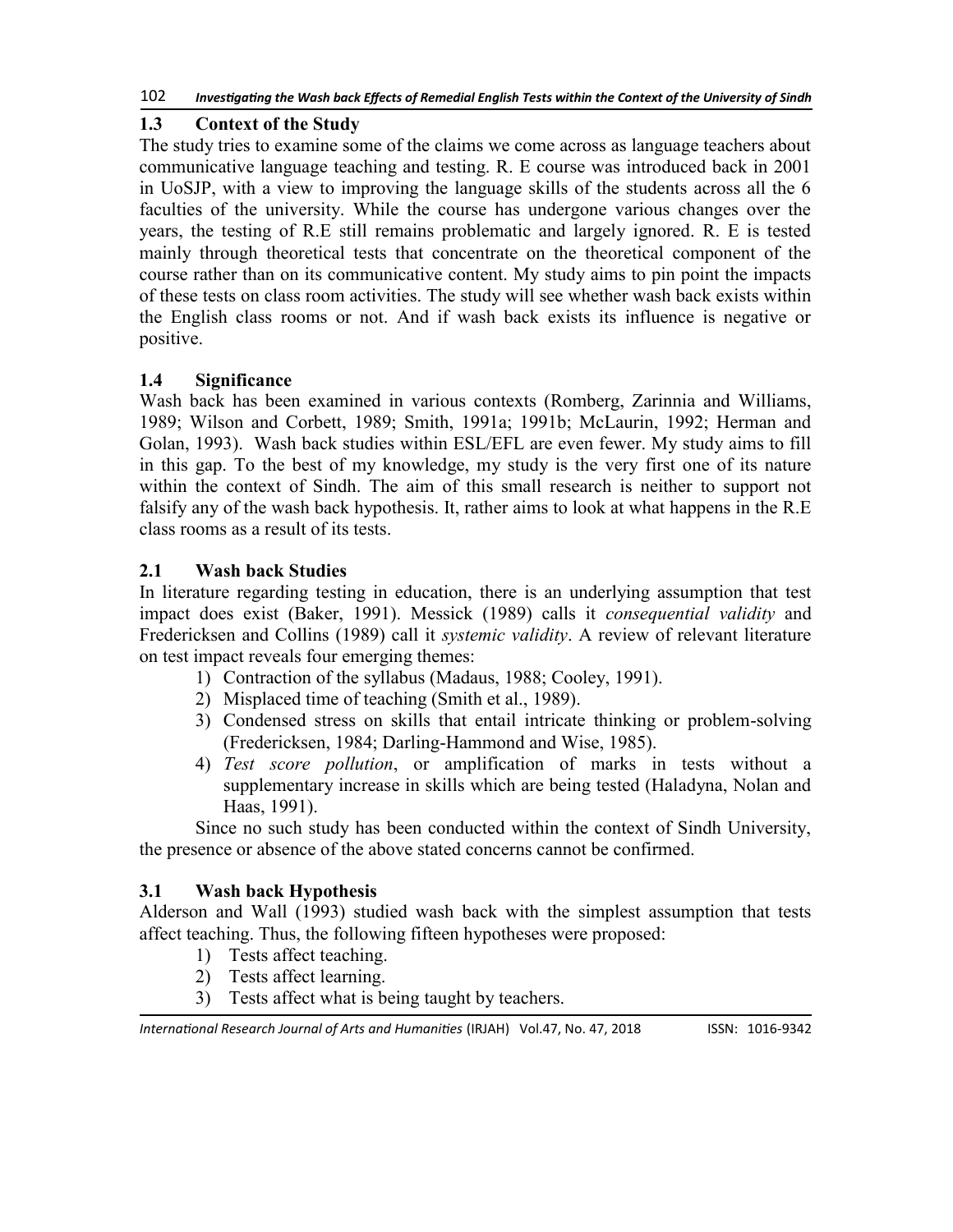- 4) Tests affect how teachers teach.
- 5) Tests affect what students learn.
- 6) Tests affect how students learn.
- 7) Tests affect the route and rate of teaching.
- 8) Tests affect the pace and style of learning.
- 9) Tests determine the efficacy and amount of teaching.
- 10) Tests determine the extent and intensity of learning.
- 11) Tests determine attitudes towards curriculum and style of teaching and learning.
- 12) Tests which have significant consequences for learners will have wash back.
- 13) There might be no wash back in case of less consequential tests.
- 14) Such tests will have wash back on all teachers and students.
- 15) Testing might have wash back for some teachers and learners not all.
- By presenting these hypotheses Alderson and Wall (1993) only intended to set the line of inquiry for researchers to follow, rather than arguing for or against any one of these hypothesis. Their study of impact in Sri Lankan context revealed that wash back is

## **4.1 Rationale behind the Study**

R.E is a mandatory subject for first year undergraduate students across all departments at UoSJP. The total marks and credit hours for the subject are the same as major subjects in all the disciplines .i.e. 100 Marks and 16 credit hours. Thus, R.E affects overall result of the students considerably. Moreover, due to the significance of English language, failing this subject most of the students take it more seriously than their majors.

As far as the influence of R.E tests is concerned nothing is yet known or empirically tested. The impact of these tests on classroom pedagogy and curriculum is yet to be tested. This study is a step further in this regard.

### **5.1 Data Collection**

The study employed three kinds of data collection methods;

a complex phenomenon and varies from context to context.

- 1) Student Interviews.
- 2) Teacher Interviews.
- 3) Class room Observation.

Data collection was carried out a few weeks before the second semester examination as this is the time of maximum activity at UoSJP. There is maximum number of students in the classes and last few lectures are assumed to be more important by the students as they get course outline etc during this time. For observation, though I had decided to observe one whole block of classes; that is one semester but due to my own classes and some other practical considerations I observed R.E classes only for 2 weeks.

The R.E course is based upon one text book prepared and approved by Higher Education Commission of Pakistan. The purpose of the course is to improve the four English language skills; reading, writing, speaking and listening. The book has no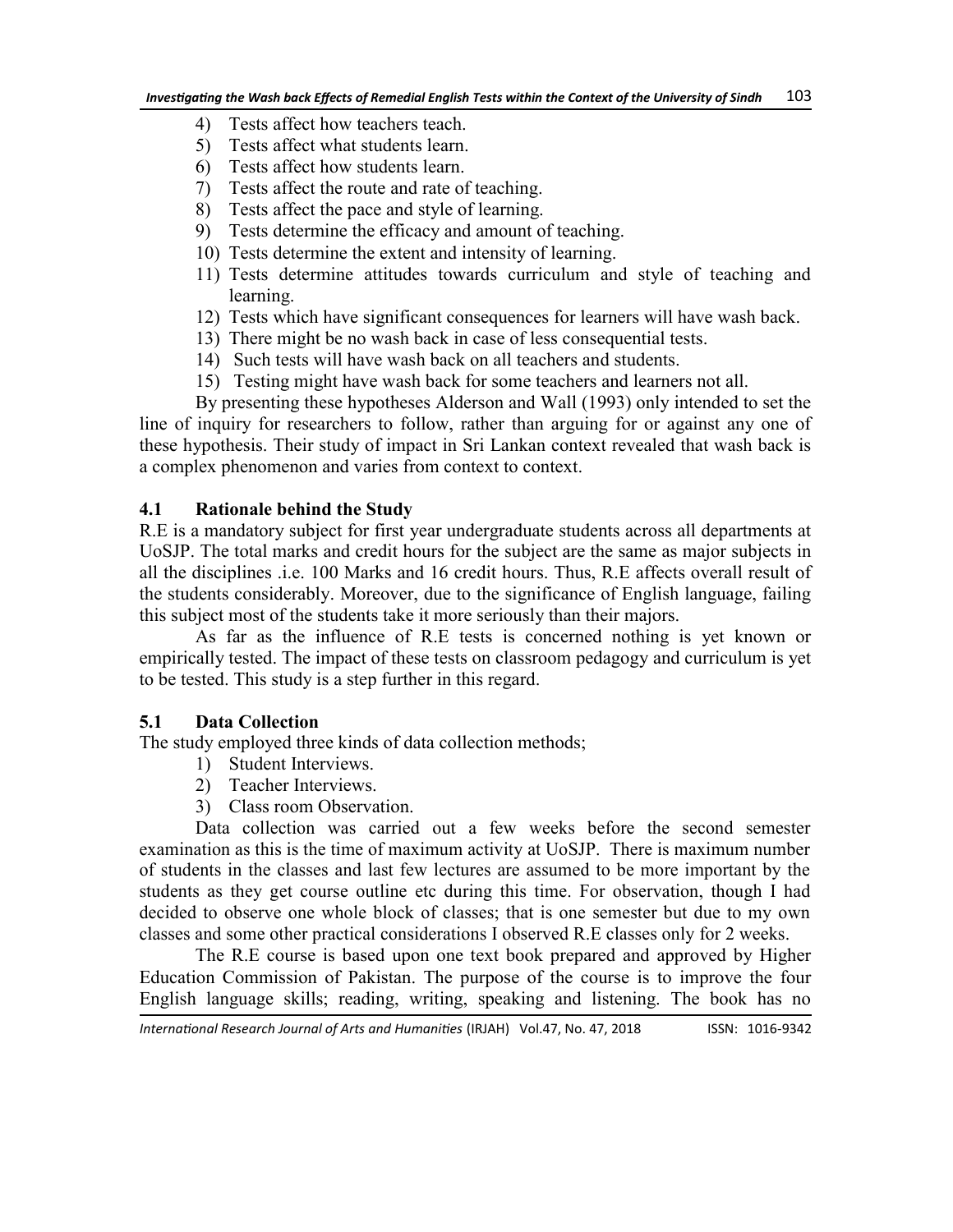separate sections for the skills; however activities and exercises are divided in such a way as to facilitate language skills.

### **5.2 An Understanding of the Research Site**

It's significant to have an understanding of the site and participants of the study to fully understand the context of the study. At UoSJP R.E is taught by all faculty members of Institute of English Language and Literature .The faculty members consist of teachers having Masters and PhD level qualification in Linguistics as well as literature. Additionally, some teachers are hired by the university from various other institutions, who are called Tutors. They are paid separately for the course and they come only to their respective departments to teach R.E.

For the present study I interviewed some 12 teachers including the two teachers who were later observed. This included eight faculty members and remaining were Remedial Tutors.

For class room observations I contacted two permanent faculty members of IELL, who agreed to participate. Both teachers were male and senior faculty members. One teaches at science faculty (Chemistry) another at arts faculty (sociology).

The students selected for the study were all aged between 19 to 23, in the first year of their undergraduate studies. I selected students from both Science and Arts faculties for the study. From Science faculty Chemistry department was selected and from Arts Economics.

From each department 10 students, both male and female were invited for interviews. The interviews were recorded on cell phone device and later transcribed for analysis.

### **6.1 Findings**

#### **6.1.1 Learner Attitude towards R.E Classes**

Most of the learners interviewed had positive attitude towards R.E classes. They showed clear signs of wash back as majority wanted to attend the classes for passing the exams not for improving English.

The learners indicated that they study only 'important questions'. When asked what are important questions? They replied those questions that repeatedly appear in the examination.

The students had an altogether different concept of course outline. They said course outline is what will come in the paper against what has been taught in the classrooms.

Some students complained that those students get good marks in R.E who are neither regular in the class nor participate in any activities. They earn good grades owing to the fact that they get ready made lecture notes from their siblings or friends.

The interview data was collected mainly to see if the learners showed wash back signs regarding R.E classes. Most of the questions that the students were asked were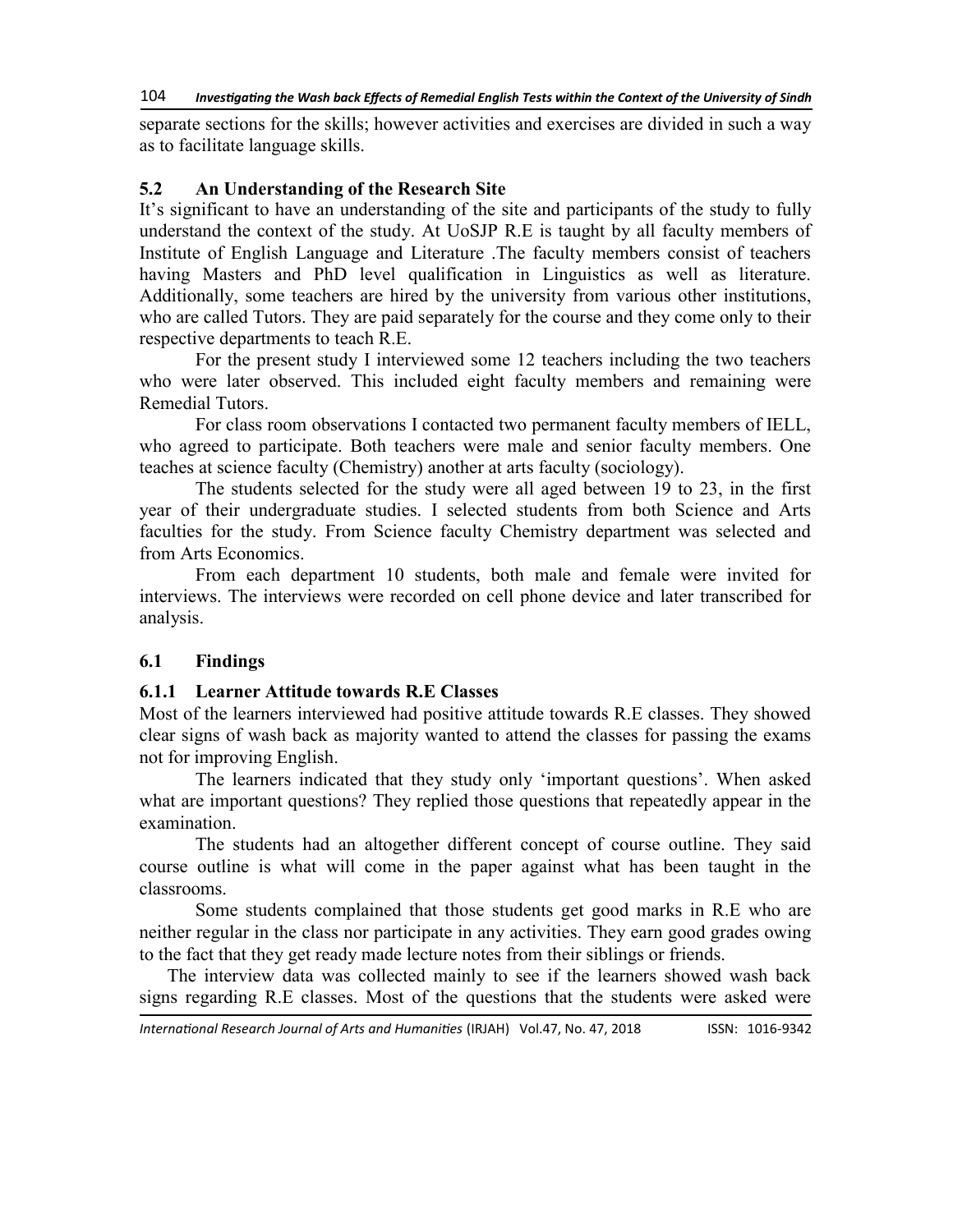centered round this topic. Students demands and expectations regarding R.E were also given due consideration. Major findings of learner interviews are as follows:

- a) Test Wiseness: Most of the students showed *test wiseness* to the exclusion of all topics they considered unimportant from examination point of view.
- b) Learner Participation: Most of the learners felt there was less participation of students in the classrooms. The 60 minute classes left little or no time for questioning as the classes are overcrowded accommodating 150 plus students in one class usually. Some students showed the concern that teachers mind questioning and become personal in such situations. Thus the R.E classes are nor communicative as proposed by the course objectives.
- c) Lack of Facilities: Sindh University does not have a language laboratory. R.E in most departments is taught in the morning when mostly there is power shut down. The departments either have no multimedia or the teachers are reluctant to use them. Learners find this lecturing boring.
- d) Listening Skills: The text book mentions listening to audio tapes but the learners had no idea where the tapes were available .They said that teachers read the passages or make the students recite. Because of this very reason most of the students felt their listening was weak.
- e) Test Preparation Behaviors and Methods: Most of the students indicated during interviews that they had little or no exposure to English outside their classrooms. They relied on lectures or readymade notes provided to them by senior students, friends, siblings etc. Students said they relied on self study by memorizing 'Important Questions'. Some students however said they do combined study by dividing work load of making notes. The topics are divided among the group for making notes and later the notes are shared and memorized by the group members.

## **6.1.2 Teachers' Attitude towards R.E Classes**

Most of the teachers had a negative attitude towards R.E classes. They felt that the course is not much different from the non communicative English Compulsory course that it replaced. The classes are very crowded and unavailability of multimedia makes it difficult to teach communicative skills to the learners.

Majority of teachers claimed that students are irregular and uninterested in English language. To them (the students), it's just another subject they must pass in order to get their degrees. Some teachers also felt that they feel strained because of semester system to complete enough courses for paper setting. For this reason they can't focus on improving language skills of the learners.

Most of the teachers said that teaching R.E is very easy and it takes little or no preparation. They said that they don't lesson plan so it's up to them what and how to teach. Since the classes are large the teachers don't give home assignments to students as they don't get time to check and return the work.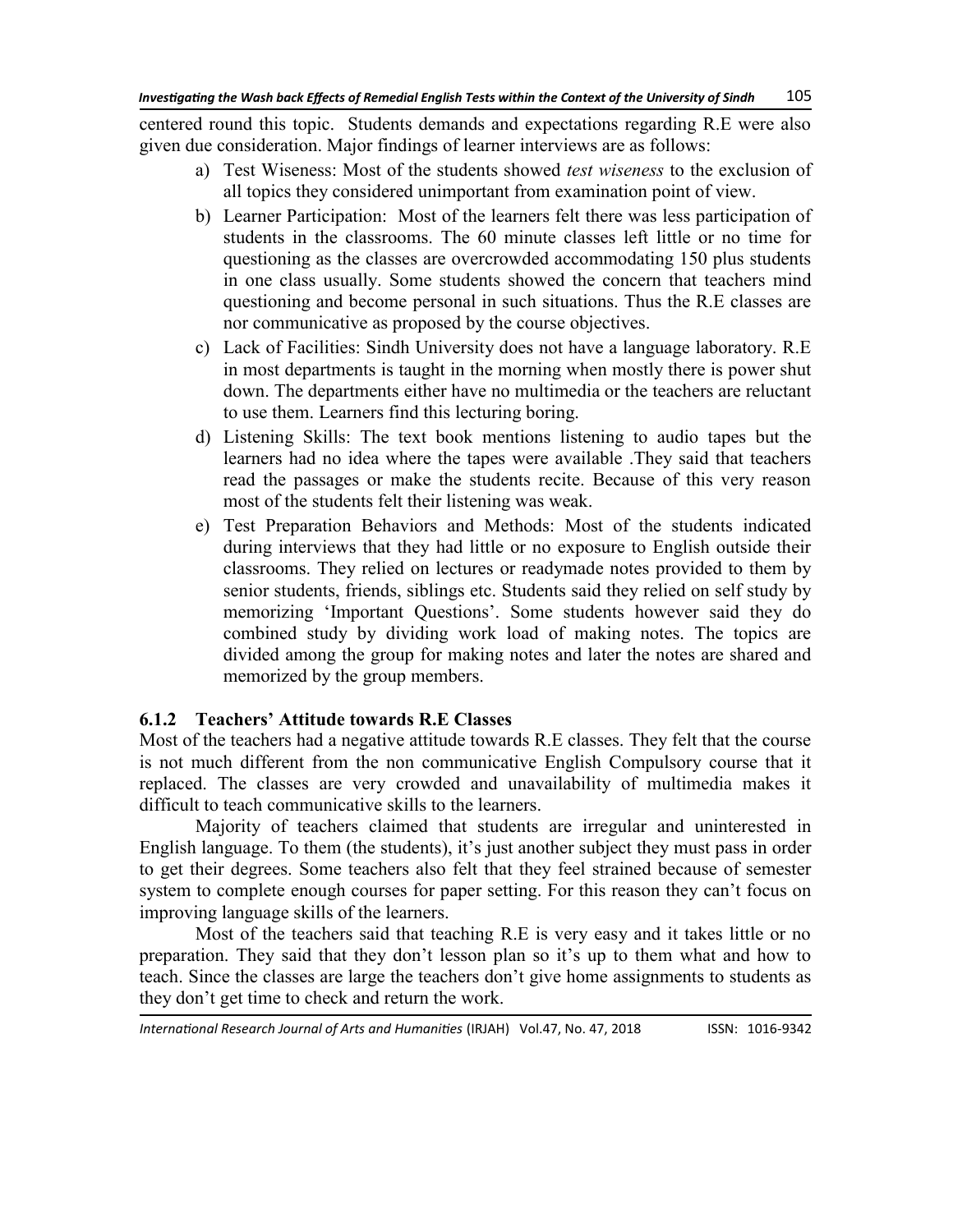A teacher pointed out that the R.E course is mostly fragmented due to holidays and un announced calling off of classes before national festivals like Eid etc. Teacher 1 said *‗students are regularly irregular, it's next to impossible to finish course in time. We have to complete six chapters per semester so there remains little time for interactive activities*'.

The focus of the teachers is mostly on the written components of the course as the paper format is solely based upon writing. Even speaking is checked through written exercises like 'complete the dialogue' type of questions.

#### **6.1.3 Class room Observations**

Since evidences of wash back as established by Alderson and Wall (1993) have been mainly based on perceptions and opinions rather than on empirical evidences, a very important part of the present data comes from actual classroom observations. Patton (1990, p. 25) suggests that "to understand fully the complexities of many situations  $\ldots$ observation of the phenomenon of interest may be the best research method".

For classroom observations both the participant teachers showed their discomfort at being audio taped or recorded so I had to rely on my field notes. I observed on the whole 6 classes of both teachers. For collected rich data I also conducted small talks and post observation interviews with both the teachers.

The following variables came out and were focused during the observation:

- 1) Teachers' talk time.
- 2) Students Participation/ Students time per class.
- 3) Teachers' turn per class.
- 4) Time available for students.
- 5) Percentage of active students.
- 6) Frequency of questions and answers by teacher at the end of the class.
- 7) Frequency of questions and answers by students per class.
- 8) Use of humor by the teacher during each class.
- 9) Pair activities/ group activities during each class.
- 10) Presentations during each class.

| Teachers' talk time.                                     | 82%           |
|----------------------------------------------------------|---------------|
| Students Participation/Students time per class.          | 18%           |
| Teachers' turn per class                                 | 8             |
| Time available for students                              | 20%           |
| Percentage of active students                            | $10\% - 18\%$ |
| Frequency of questions and answers by teacher            | 40%           |
| Frequency of questions and answers by students per class | 20%           |
| Use of humor by the teacher during each class.           | 2%10%         |
| Pair activities/ group activities during each class.     | $0-10%$       |
| Use of presentations                                     | 20%-30%       |

#### **Table 1:** Findings of classroom observation

*International Research Journal of Arts and Humanities* (IRJAH) Vol.47, No. 47, 2018 **ISSN: 1016-9342**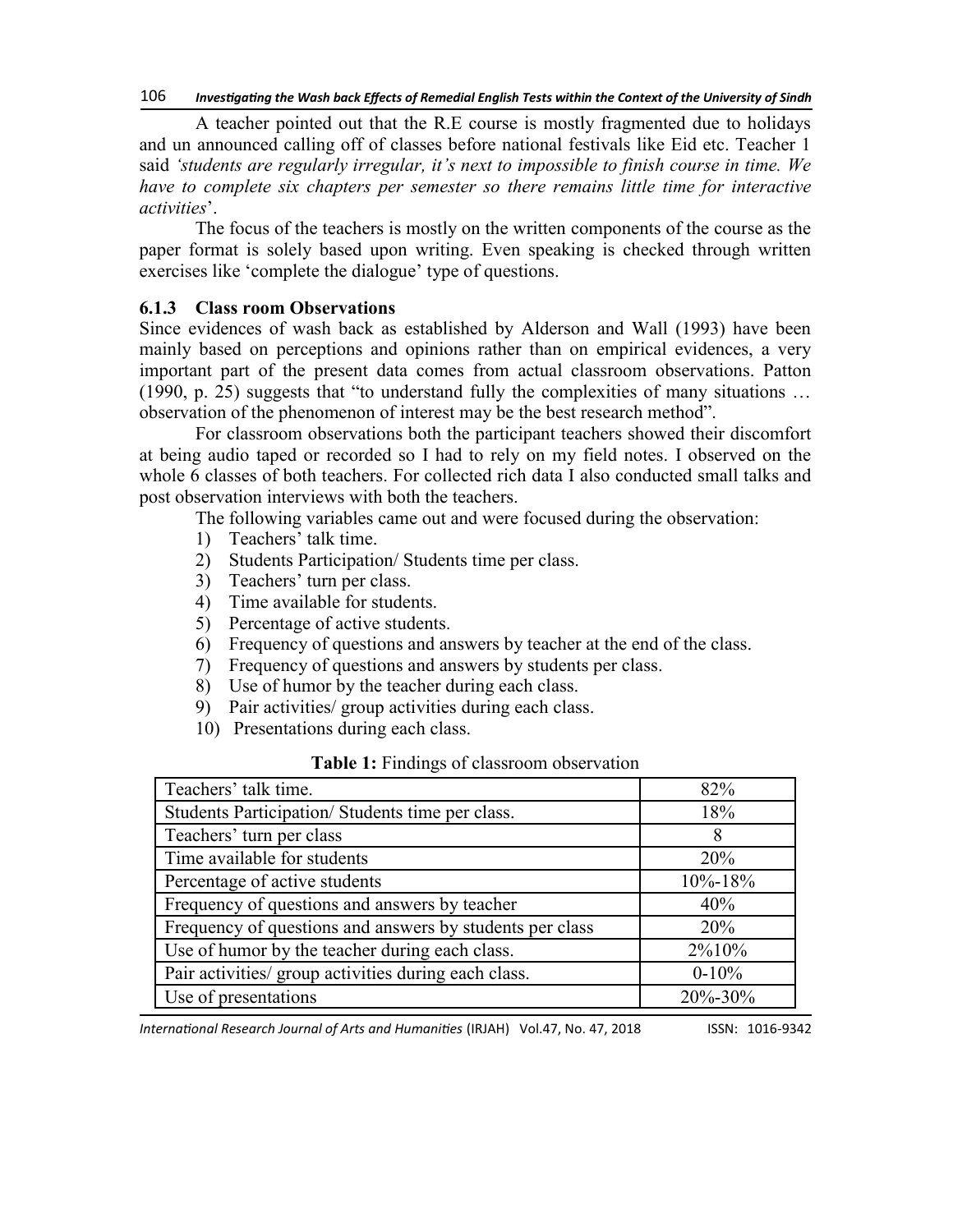The results of interview data and observations were combined together to study what was going on inside R.E classes and whether there were any indications of wash back or not.

## **7.1 Discussion**

The following findings were indicated by the data:

- Teachers talk more than students in R.E classes.
- Students seemed to be interested only in 'what will come in the paper'.
- Test-taking is less common due to work load of the teachers.
- Almost none or less time is spent on pair and group work.
- R.E classes are very much like other routinized English compulsory classes.
- Individual presentations are given time and importance in R.E classes.
- These classes allow little room for laughter and are very much humor less.

| <b>Classroom Setting</b>                                  | level                                                                                 |
|-----------------------------------------------------------|---------------------------------------------------------------------------------------|
| Teacher on podium                                         | Undergraduate                                                                         |
| Seats in Rows                                             | Students age between 19-23                                                            |
|                                                           | Strength of students per class 80-100                                                 |
| <b>Method</b>                                             |                                                                                       |
| Teacher asks students to read from the<br>text            | Teacher calls on students to answer<br>questions in random order not<br>sequentially. |
| Teacher rarely uses blackboard                            | Teacher comes 10 minutes late usually                                                 |
| Teacher uses text book to teach language                  | Teacher also uses real life examples to<br>explain text                               |
| Little happens from the students' side                    | Teacher sometimes appears un prepared                                                 |
| Students almost always seem unfamiliar<br>with text       | Students answers are usually wrong or<br>round about                                  |
| Teacher goes through the text items with<br>the same pace | Class keeps being disrupted by late<br>coming students                                |

## **Table 2:** Impressions of Teaching Style

The data indicated that students study R.E just for passing the exams a sits a mandatory subject. Data collected from teachers revealed that there is no significant difference in the teaching methods of R.E and other English language compulsory courses. The teachers showed somehow resistant attitude towards test taking, home works and above all lesson planning. Because of this very reason most of the classes appeared un planned. The teachers were strained on how to make the course content more interesting. The traditional lecturing methods were adopted in most of the classes in which the learners were passive or semi passive.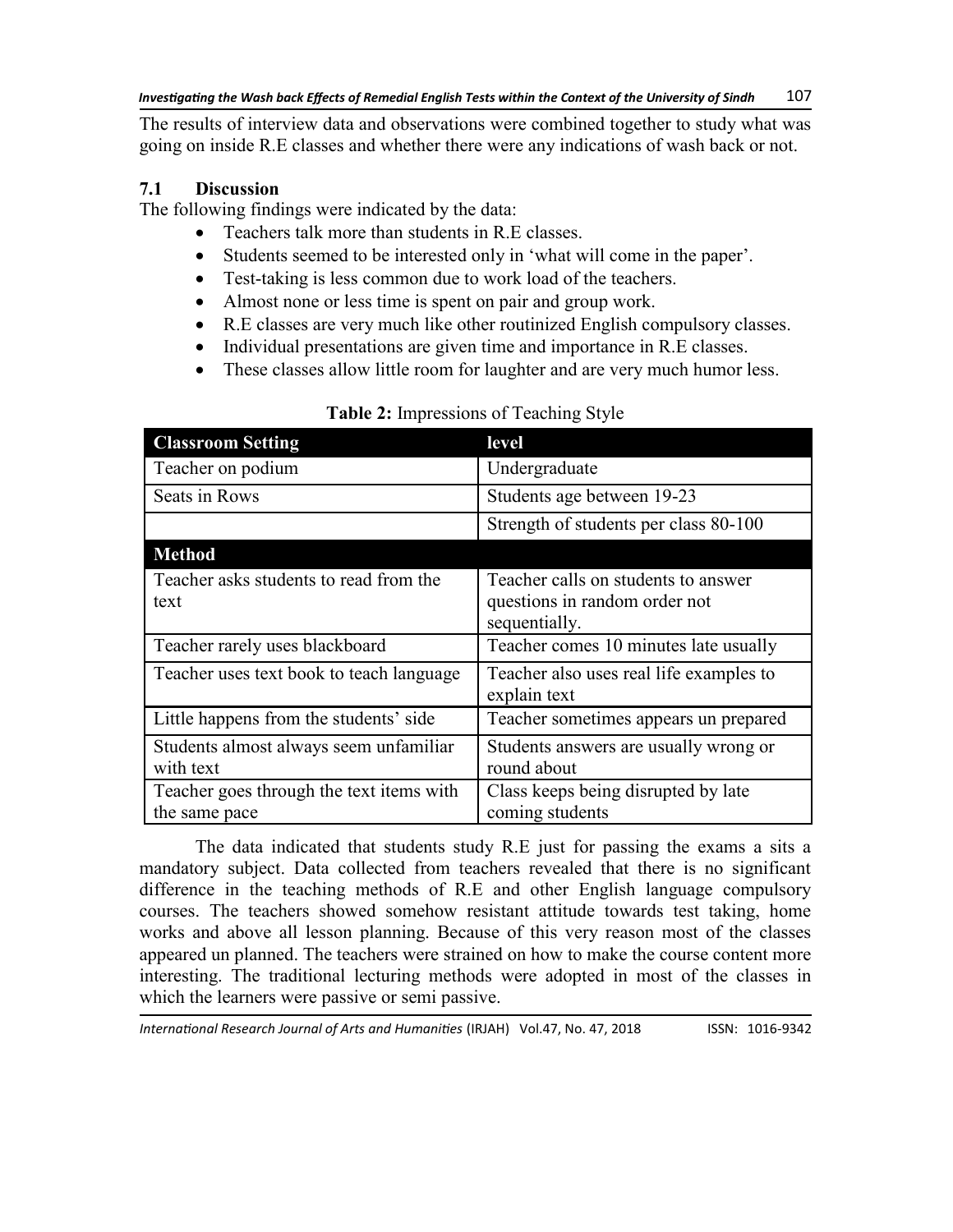R.E classes seemed teacher dominated mostly and consisted of long textual / grammatical explanations. Students got little time to practice the meta language they were taught. This appeared a naïve / in effective method of teaching a communicative course. Most of the teachers and even students seemed to believe the assumption that the very act of test taking is bound to improve test performance.

## **8.1 Conclusion**

The study shows that tests certainly affect what is taught and how it is taught. It could be safely concluded that it's not just the test that causes wash back, but the teachers, course writers and administrators are equally responsible for the phenomenon. The teachers are not properly trained in teaching communication skills. Those teachers who have a Masters degree in literature are also teaching R.E. Since the teachers are not properly equipped with teaching methodology, their teaching remains ineffective rather ill suited to the communicative course.

The course on the other hand consists of heavy discourses which are not suitable for teaching English language skills to the students. The exercises given in the text consist of discrete items or activities which are independent of one another. Moreover, the large number of classes and the limited amount of time granted to R.E makes practice of English highly difficult within the span of two semesters.

### **9.1 Limitations and Suggestions**

The current study was conducted on a smaller scale just to note if wash back exists within the context of Sindh University. The study didn't not look at the efficacy of R.E classes, which is altogether a different research topic and can be researched independently. The same study could be conducted on a larger scale to have an in depth study of wash back as presented by Alderson and Wall (1993). The data collected for the present research could be explored further and more interpretive possibilities could be achieved. The wash back hypothesis is though confirmed in some degree by the present study however, it needs to be further studied. Alderson and Wall (1993) propose, "Tests will have different amounts and types of wash back on some teachers and learners than on other teachers and learners". This aspect of wash back can be studied in a future study.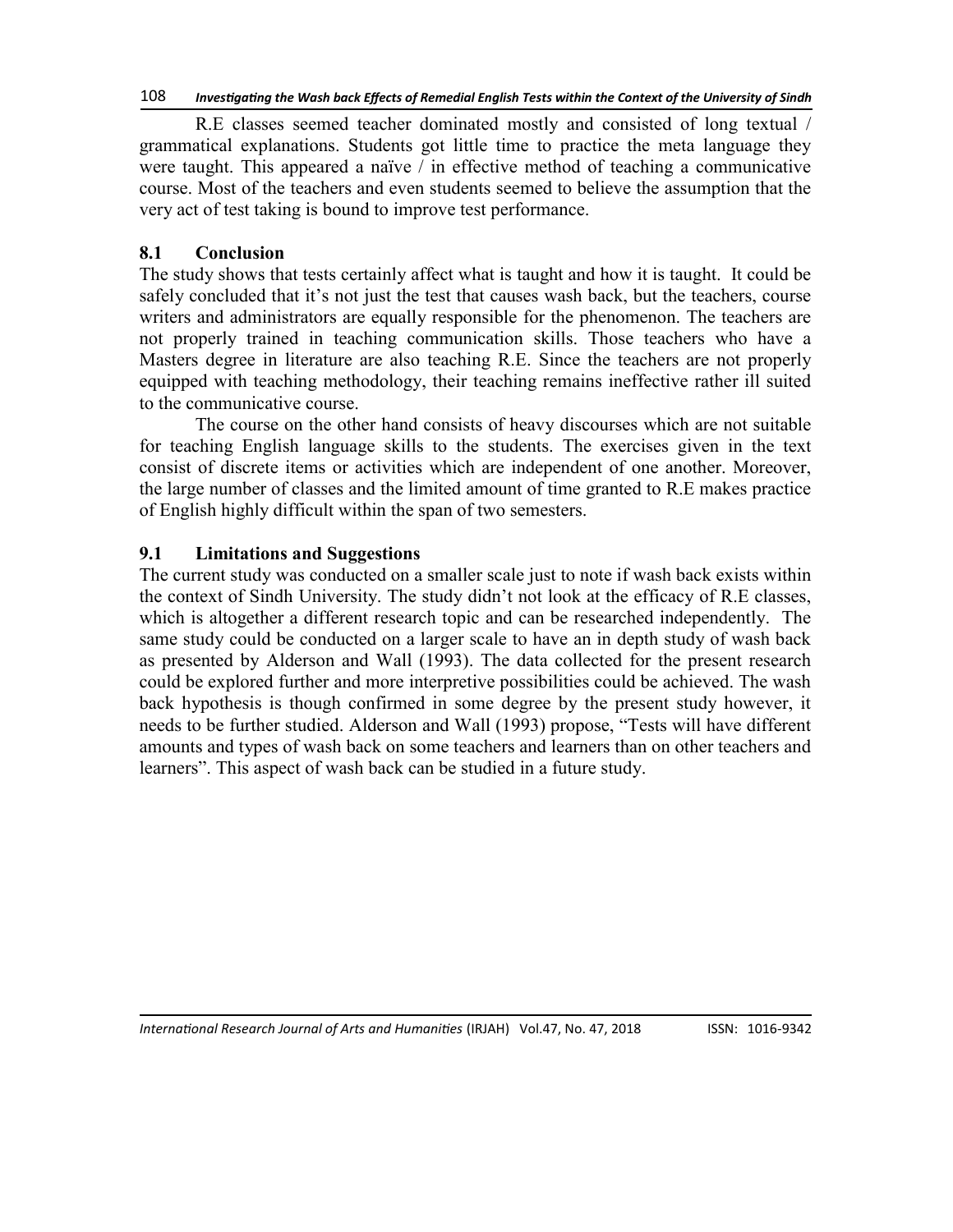### **References**

- **Alderson, J., & Wall, D. (1993).** 'Does washback exist? *Applied Linguistics 14*, (14), 115–129.
- **Bailey, K. (1996).** Working for washback: A review of the washback concept in language testing'. *Language Testing* (13), 257–279.
- **Baker, E. (1991).** Alternative assessment and national policy. *Paper presented the National Research Symposium on Limited English Proficient Students' Issues: Focus on Evaluation and Measurement* .
- **Buck, G. (1988).** Testing listening comprehension in Japanese university entrance examinations. *JALT Journal , 10,* , 15-42.
- **Cheng, L. (2005).** Changing Language Teaching through Language Testing: A Washback Study. *Studies in Language Testing , 21*.
- **Cheng, L. (2005).** Changing language teaching through language testing: A washback study. *Studies in language testing* (21).
- **Cooley, W. (1991).** Statewide student assessment. *Educational Measurement: Issues and Practices , 10*, 3-6.
- **Darling-Hammond, L., & Wise, A. (1985).** Beyond standardization: state standards and school improvement . *The Elementary School Journal , 85*, 315-36.
- **Fredericksen, N., & Collins, A. (1989).** A systems approach to educational to educational testing. *Educational Researcher , 18*, 27-32.
- **Haladyna, T., Nolan, S., & Haas, N. (1991).** Raising standardized achievement test scores and the origins of test score pollution. *Educational Researcher , 20*, 2-20.
- **Herman, J., & Golan, S. (1993).** The effects of standardized testing on teaching and schools. *Educational Measurement: Issues and Practice , 12*, 20-25, 41-42.
- **Hughes, A. (1989).** *Testing for language teachers.* Cambridge: Cambridge.
- **Madaus, G. (1988).** The influence of testing on the curriculum. (L. Travers, Ed.) *Critical issues in curriculum (87th yearbook of the Society for the Study of Education). Part 1,* , 83-121.
- **McLaurin, G. (1992).** Studying the effects of test preparation in school districts. *Paper presented at the annual meeting of the National Council on Measurement in Education* .
- **Messick, S. (1989).** Meaning and values in test validation: the science and ethics of assessment. *Educational Researcher , 18*, 5-11.
- **Messick, S. (1994).** The interplay of evidence and consequences in the validation of performance assessments. Educational Researche. *Educational Researcher , 23*, 13- 23.
- **Patton, M. (1990).** *Qualitative evaluation and research methods.* Newbury Park, CA.: Sage.